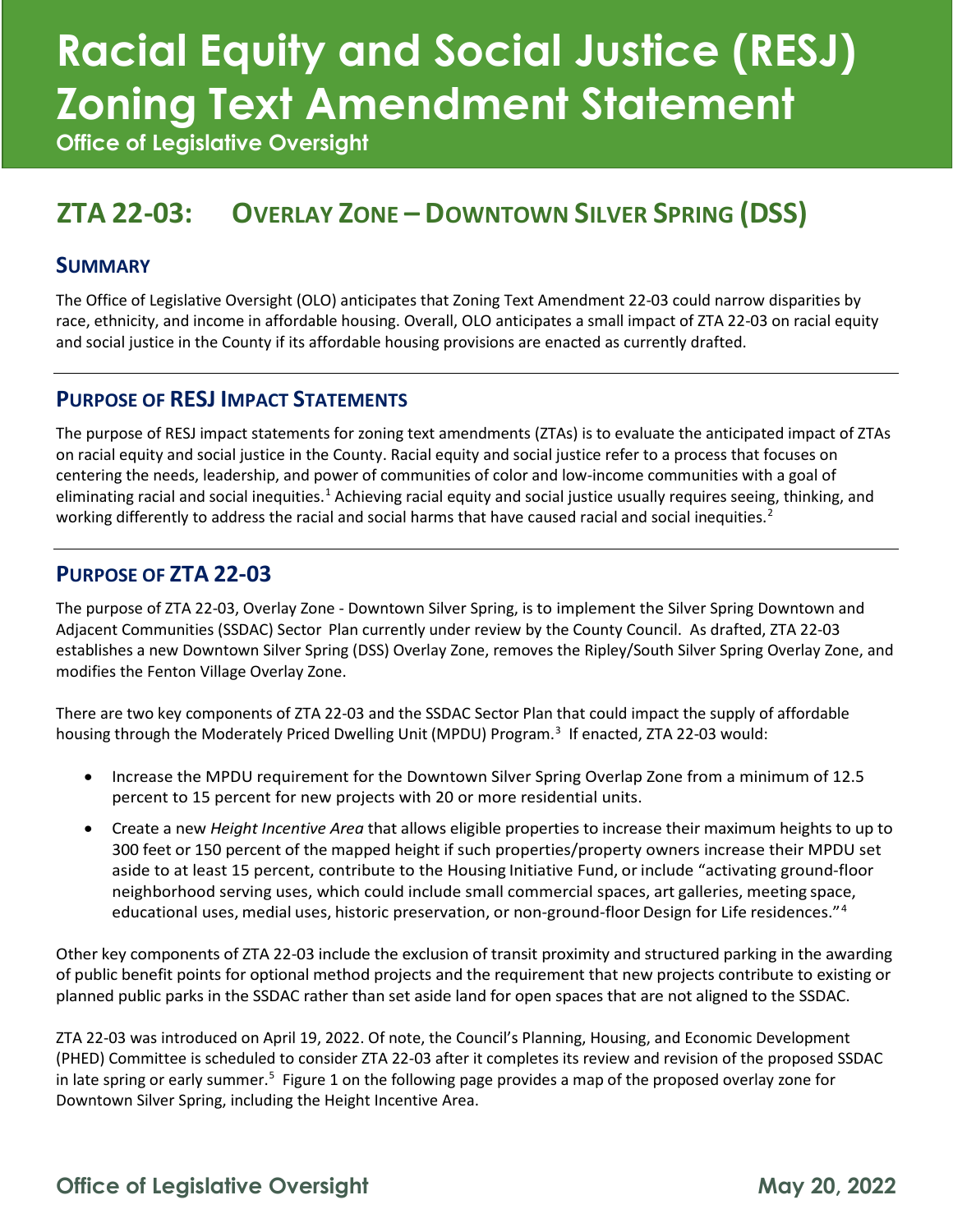## **<sup>z</sup>RESJ Impact Statement Zoning Text Amendment 22-03**



*Figure 1 - Proposed Overlay Zones and Height Incentive Area [6](#page-3-5)*

### **AFFORDABLE HOUSING AND RACIAL EQUITY[7](#page-3-6)**

Historically, zoning laws and other government policies have restricted the supply of affordable housing and exacerbated the racial wealth gap.<sup>[8](#page-3-7)</sup> Collectively exclusionary zoning, restrictive covenants, redlining, New Deal housing policies, the Federal Housing Administration and the GI bill created two disparate housing systems where:<sup>[9](#page-3-8)</sup>

- Government subsidized White-only enclaves enabled many White families to build home equity and intergenerational wealth; and
- Underinvested communities of color where residents actually paid more for lesser housing and fewer amenities and were in turn denied opportunities to build family wealth.

While the Fair Housing Act of 1968 eliminated racially explicit segregation in housing, the policies that built the segregated housing market "have never been remedied and their effects endure."<sup>[10](#page-3-9)</sup> The wealth gap by race and ethnicity is staggering in the Metropolitan Washington region where White households had more than 80 times the wealth of Black households and 21 times the wealth of Latinx households in 2014.[11](#page-3-10) Moreover, residents of color still experience discrimination in the housing market due to predatory lending practices and bias in the rental and real estate markets.<sup>12</sup> As such, racial disparities in housing security by race and ethnicity persist.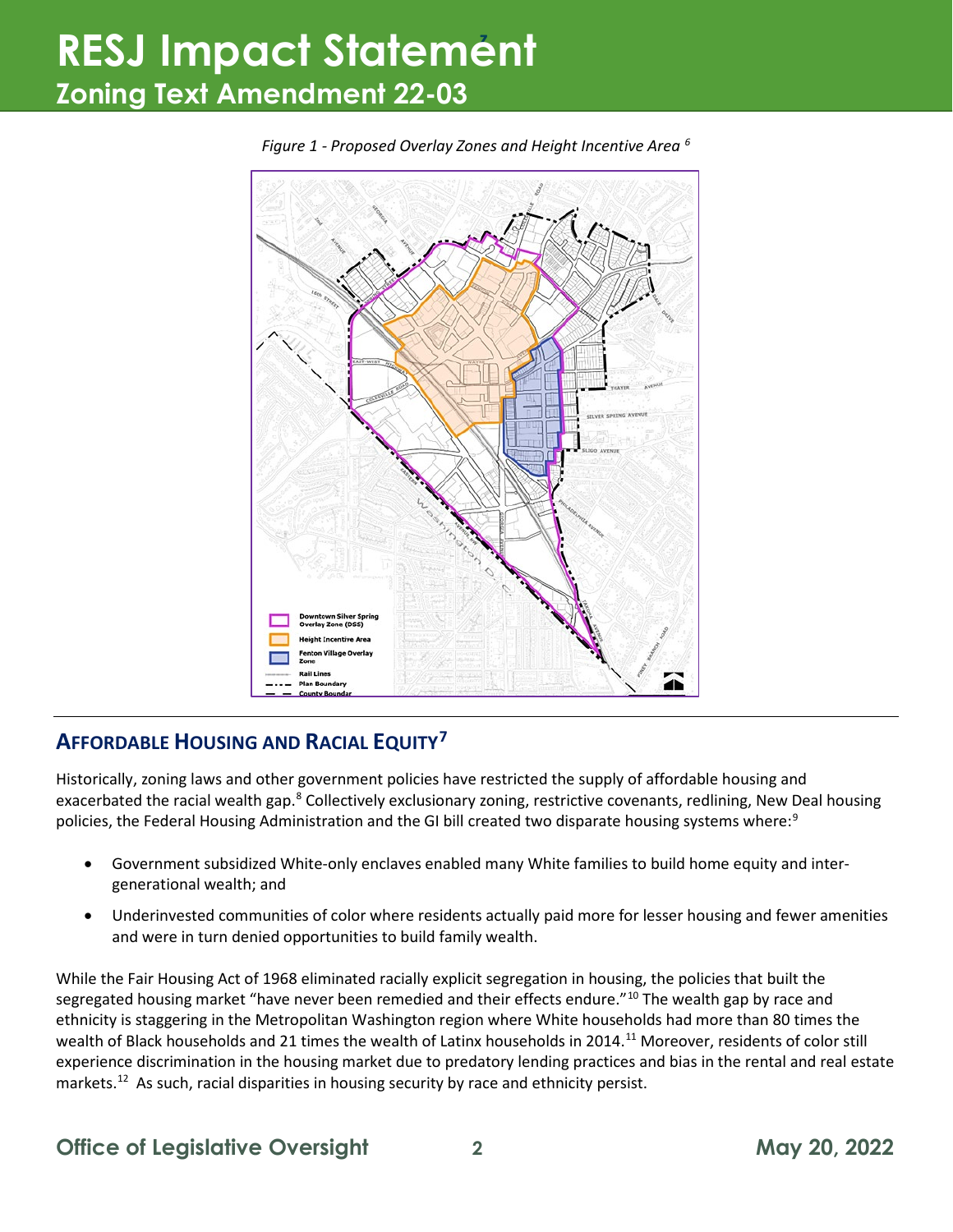## **<sup>z</sup> RESJ Impact Statement Zoning Text Amendment 22-03**

**Housing Security**. Local data on three metrics of housing insecurity - rent-burdened households, rental assistance during the pandemic, and homelessness - demonstrate that Black and Latinx households in Montgomery County are especially housing insecure. More specifically, in Montgomery County:

- Among renter households in 2019, rent-burden (expending 30 percent or more of income on rent) was experienced among 66 percent of Latinx renters and 60 percent of Black renters compared to 40 percent of White renters and 33 percent of Asian renters.<sup>13</sup>
- Among COVID Relief Rental Program clients, 43 percent of clients were Black and 37 percent were Latinx while 9 percent were White and 3 percent were Asian or Pacific Islander.<sup>[14](#page-4-0)</sup>
- Among adults experiencing homelessness in 2020, 60 percent were Black, 30 percent were White, 17 percent were Latinx, and 5 percent were Asian and Pacific Islanders.<sup>[15](#page-4-1)</sup> Among families experiencing homelessness, 78 percent were Black, 15 percent were White, 9 percent were Latinx, and 2 percent were Asian.[16](#page-4-2)

Data on homeownership also demonstrates housing inequities by race and ethnicity where 75 percent of White and Asian households in Montgomery County resided in owner-occupied units in 2019 compared to 50 percent of Latinx and Native American households and 42 percent of Black households.<sup>[17](#page-4-3)</sup> Data on homeownership also demonstrates housing inequities by nativity where the rate of homeownership is almost twice as high for White U.S.-born residents (76 percent) as it is for foreign-born Black residents (39 percent).<sup>[18](#page-4-4)</sup> Black, Latinx and other race mortgage holders were also more likely to experience housing cost burden, with 39 to 47 percent expending more than 30 percent of their income on their mortgage compared to 20 percent of White and 29 percent of Asian mortgage holders.<sup>19</sup>

Taken together, local data on racial and ethnic inequities in housing security demonstrates that Black, Latinx, and other race residents have a higher demand for affordable housing than White and Asian residents.

**Affordable Housing.** Among regions across the country, Metropolitan Washington is one of the most severely impacted by a shortage of affordable housing. In the 2017 VoicesDMV survey, nearly 20 percent of households reported being unable to pay for food or housing in the past 12 months.<sup>[20](#page-4-6)</sup> According to the survey, most households in the region with incomes below \$54,300 (500,000+ households) experience housing cost-burden, paying more than 30 percent of their income toward rent or mortgage. $^{21}$  $^{21}$  $^{21}$ 

Data from the Montgomery County Preservation Study also demonstrates a shortage of affordable housing in the County, especially for low-income households. It notes that "(t)he private market does not effectively provide rental housing options that are affordable to renters in the lower income bands, as 78 percent of households earning below 65 percent of AMI are housing cost-burdened."<sup>22</sup> In addition, the Preservation Study notes that "60 percent of households earning below 50 percent" of AMI are "severely housing cost-burdened – paying more than 50 percent of their gross household income on housing costs."[23](#page-4-9)

The Preservation Study also finds that the County is at-risk of losing affordable housing units, particularly near public transit hubs that are essential to connecting residents to employment and other opportunities.<sup>24</sup> They note that 2,085 deed-restricted housing units that are set to expire in the 2020's and 2030's are located within one mile of existing and planned transit stations.[25](#page-4-11) Many of these units are clustered around the Silver Spring, Bethesda, and Wheaton Metrorail stations. During this time frame, the study estimates that another 7,500 – 11,000 naturally occurring affordable housing (NOAH) units could also be loss and that approximately 2,300 of these NOAH units are at risk of become unaffordable for households earning up to 80 percent of AMI are also within one mile of public transit.<sup>[26](#page-4-12)</sup>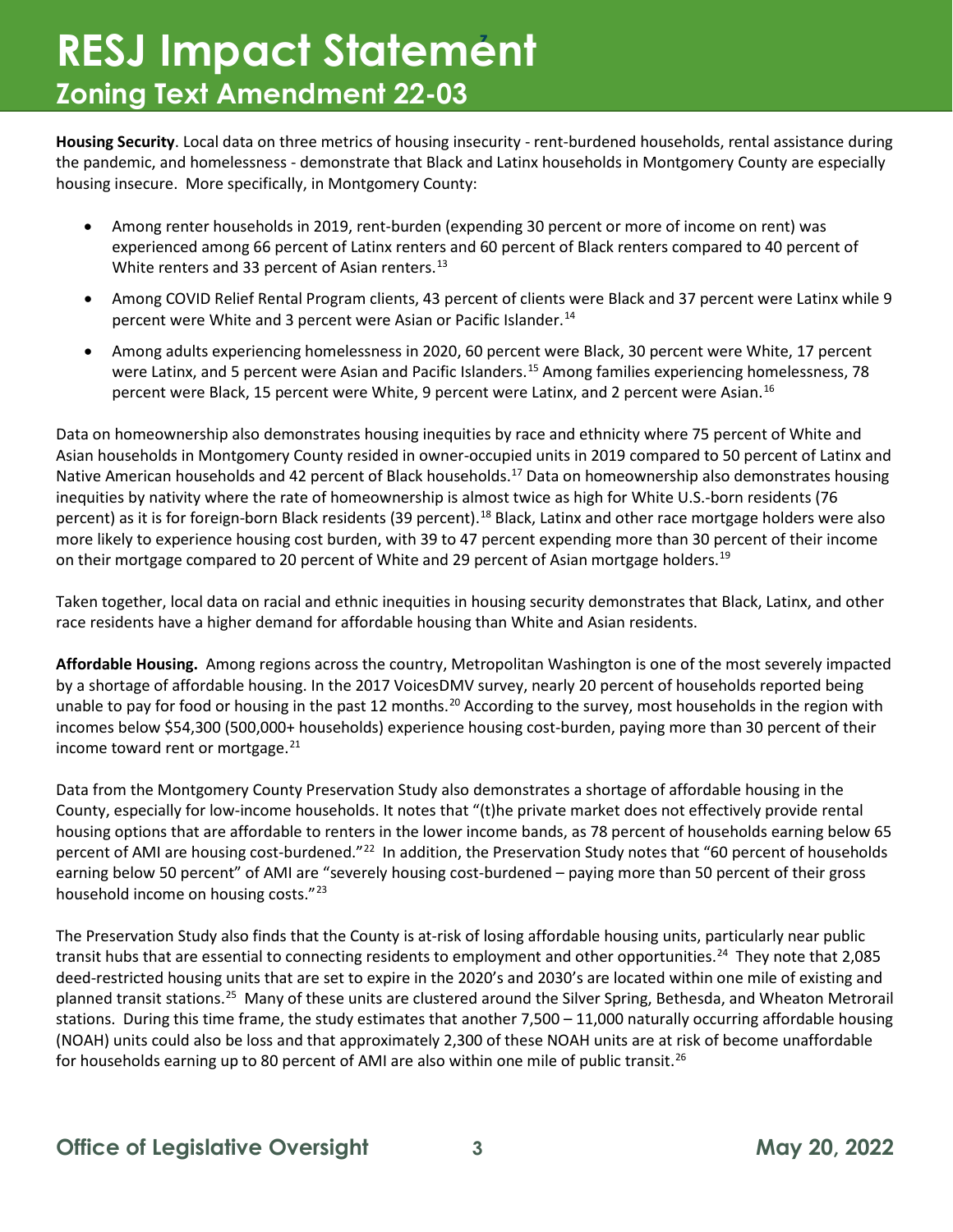## **<sup>z</sup>RESJ Impact Statement Zoning Text Amendment 22-03**

### **ANTICIPATED RESJ IMPACTS**

Understanding the racial equity and social justice impact of ZTA 22-03 requires an awareness of the stakeholders most likely to be impacted by this ZTA. Since ZTA 22-03 is intended to implement the recommendations from the Silver Spring Downtown and Adjacent Communities (SSDAC) Sector Plan, understanding the anticipated RESJ impact of this ZTA also requires understanding the final provisions of this plan that are still being determined by the Council, as well as the implementation process for the plan and the specific areas that would be subject to the 15 percent MPDU provisions.

Given the higher need for affordable housing among Latinx and Black households, OLO anticipates that ZTA 22-03 could have a favorable impact on reducing housing inequities if it increases the supply of MPDU's. Further, OLO anticipates that the favorable RESJ impact of ZTA 22-03 could be improved if: MPDU's built under ZTA 23-03 were affordable for both lower-income (earning 30 - 50 percent of AMI) and moderate-income households (65 – 70 percent AMI); and a significant share of MPDU's built under ZTA 23-03 were large enough to serve families with multiple children.

### **CAVEATS**

Two caveats to this racial equity and social justice impact statement should be noted. First, predicting the impact of legislation on racial equity and social justice is a challenging, analytical endeavor due to data limitations, uncertainty, and other factors. Second, this RESJ impact statement is intended to inform the legislative process rather than determine whether the Council should enact legislation. Thus, any conclusion made in this statement does not represent OLO's endorsement of, or objection to, the bill under consideration.

### **CONTRIBUTIONS**

OLO staffers Elsabett Tesfaye, Performance Management and Data Analyst, and Elaine Bonner-Tompkins, Senior Legislative Analyst, drafted this RESJ impact statement.

<span id="page-3-0"></span><sup>&</sup>lt;sup>1</sup> Definition of racial equity and social justice adopted from "Applying a Racial Equity Lends into Federal Nutrition Programs" by Marlysa Gamblin, et.al. Bread for the World, and from Racial Equity Tools.

https://www.racialequitytools.org/glossary<br><sup>2</sup> Ibid

<span id="page-3-1"></span>

<span id="page-3-2"></span><sup>&</sup>lt;sup>3</sup> Montgomery County Code. Chapter 25A. Housing, Moderately Priced-Regulations.

<span id="page-3-3"></span><sup>&</sup>lt;sup>4</sup> Montgomery Planning. Staff report. ZTA proposal -changes to Overlay Zones to implement the SSDAC Plan. March 3, 2022.<br><sup>5</sup> Ibid

<span id="page-3-4"></span>

<span id="page-3-5"></span><sup>6</sup> Ibid

<span id="page-3-6"></span><sup>&</sup>lt;sup>7</sup> OLO RESJ Impact Statement: Zoning Text Amendment 21-07(Ord. No. 19-26), Density and Height Allocation – Development with Moderately Priced Dwelling Unit

*[<sup>2021</sup> Zoning Text Amendments- Montgomery County Council \(montgomerycountymd.gov\)](https://www.montgomerycountymd.gov/COUNCIL/leg/zta/2021.html)*

<span id="page-3-7"></span><sup>8</sup> Richard Rothstein, The Color of Law: A Forgotten History of How Government Segregated America, 2017

<span id="page-3-8"></span><sup>&</sup>lt;sup>9</sup> Melvin Oliver and Thomas Shapiro, "Disrupting the Racial Wealth Gap" Sociology for the Public, May 7, 2019; Kilolo Kijakazi, et. al, The Color of Wealth in the Nation's Capitol, November 2016.

<span id="page-3-9"></span>[https://www.urban.org/sites/default/files/publication/85341/2000986-2-the-color-of-wealth-in-the-nations-capital\\_8.pdf](https://www.urban.org/sites/default/files/publication/85341/2000986-2-the-color-of-wealth-in-the-nations-capital_8.pdf) <sup>10</sup> Rothstein

<span id="page-3-10"></span><sup>11</sup> Kijakazi

<span id="page-3-11"></span><sup>&</sup>lt;sup>12</sup> Keeanga-Yamahtta Taylor, Race for Profit: How Banks and the Real Estate Industry Undermine Black Homeownership, 2019; Urban Institute, Exposing Housing Discrimination, [https://www.urban.org/features/exposing-housing-discrimination.](https://www.urban.org/features/exposing-housing-discrimination)<br><sup>13</sup> American Community Survey, Gross Rent as a Percentage of Household Income, 2019 1-Year Estimates, United Stat

<span id="page-3-12"></span>Bureau. Table ID S0201.